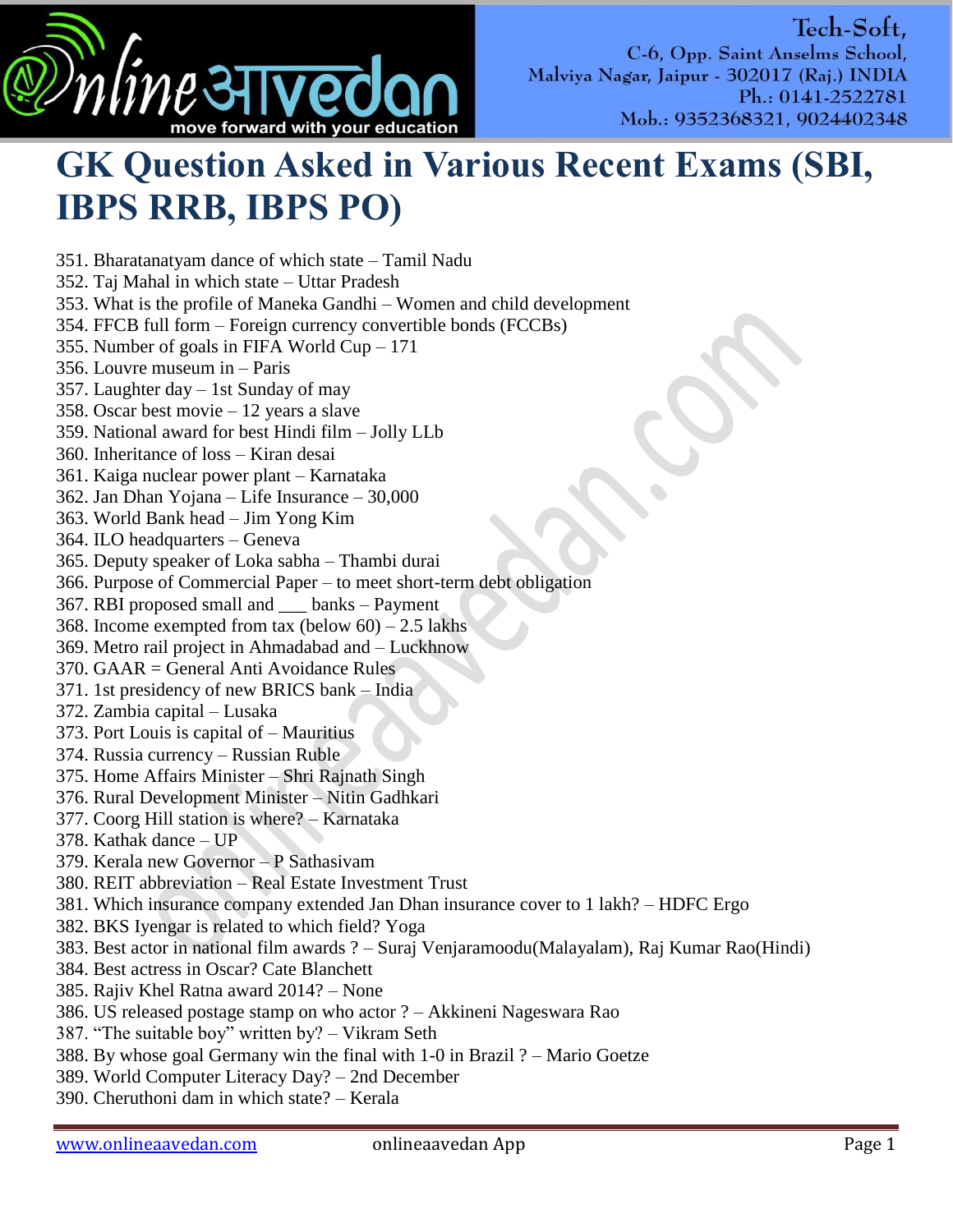

- 391. Japan will give total money for infra project? \$ 33 Billion
- 392. How much amount allocated for price stabilisation fund- 500 cr
- 393. Malaysia Currency Ringgit
- 394. World Environment Day 5 June
- 395. New IIMs to be opened in which district Himachal Pradesh, Punjab, Bihar, Orissa and Rajasthan.
- 396. Who is John Carrey? Actor
- 397. Tintu Lukka from which game Athletics
- 398. Sanitation Program in Budget till 2019
- 399. Oscar winner in leading role actor Matthew McConaughey
- 400. Who is the USA Secretary of State John Kerry
- 401. Which country capital is Port Victoria? Seychelles
- 402. "Cry The Peacock" author? Anita Desai
- 403. Atomic Energy minister of India Narendra Modi
- 404. French Open winner Rafael Nadal
- 405. Narora Power Plant situated in? U.P
- 406. Best Director National Awards? Hansal Mehta
- 407. U.K. Prime Minister? David Cameroon
- 408. Full Form Of UNCTAD United Nations Conference on Trade and Development
- 409. Sattriya is the dance form of which state? Assam
- 410. Leander Paes related to which game? Tennis
- 411. Rihand Dam in which state? Uttar Pradesh
- 412. Mogadishu is the capital of which country: Somalia
- 413. e-visa in how many cities to promote tourism: 9
- 414. FIDE world (rapid chess championship) won by which player: Magnus Carlsen
- 415. Vice President of USA: Joe Biden
- 416. Which film got Best Film Award at Film Fare Awards: Bhaag Milkha Bhaag
- 417. Governor of Maharashtra: C Vidyasagar Rao
- 418. Li-tatina (tomator tyoha) festival of which country: Spain
- 419. Hill station ‗ARAKU' in which state: Andhra Pradesh
- 420. Oscar 2014 Best supporting actress Lupita Nyong'o
- 421. Best actress in film fare awards 2014 Deepika Padukone
- 422. Fiscal deficit according to union budget  $-4.1\%$
- 423. According to Budget 2014, how many new Govt. Medical Colleges will be opened? 12
- 424. Najma Heptulla ministry: Minority affairs
- 425. Loss incurred for railway per passenger in paise 23p
- 426. Full form of CST? Central Sales Tax
- 427. Full form of NABARD? National Bank for Agriculture & Rural Developemnt
- 428. Full form of UGC? University Grants Commission
- 429. Full form of SLR? Statutory Liquidity Ratio
- 430. Ajiknkya Rahane is related to which game? Cricket
- 431. What is purpose of Jan Dhan Yojna? Minimum one account for every family
- 432. Who issues RuPay card? NPCI
- 433. Who is Robin Williams? Hollywood Actor
- 434. Who is P.J Kurien? Deputy Chairman of Rajya Sabha
- 435. What is the amount charged for ATM transactions after 5 times? Rs. 20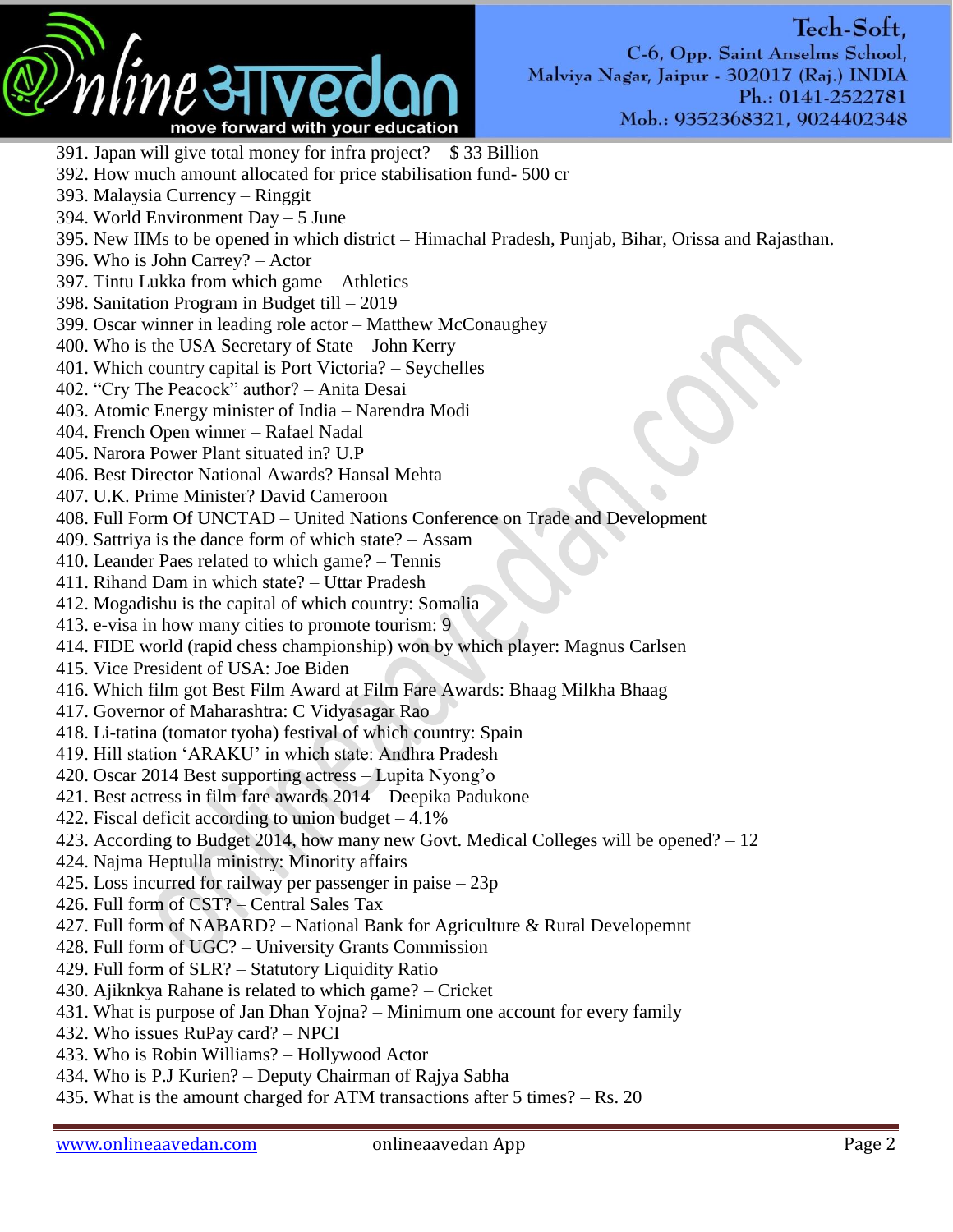

436. Flag Bearer for India in Commonwealth Games 2014? – Vijay Kumar 437. How many Deputy Governors are there in RBI? – 4 438. Strike word is related to which game? – Baseball 439. Hardware park is proposed to which state? – Andhra Pradesh 440. What % of money is increased for cleanliness in budget? – 40% 441. Who is all time highest goal scorer of Germany? – Miroslav Klose 442. Wilfried Bony – Football Striker from Ivory Coas 443. Saji Thomas is related to which game? – Rowing 444. Bhamashah Yojna in Rajasthan is for what purpose? – Women Empowerment 445. Bank Capitalization related to -? – Basel III Norms 446. Which country is the top source of FDI? – Singapore 447. Swaccha Bharat Abhiyan is to be ended by– 2019 448. Amit kumar related to which game – Wrestling 449. Zero Effect- Zero Defect slogan by – Narendra Modi 450. Who is Azim premji – Founder of Wipro 451. Prior to which year currency note should be exchanged – 2005 452. PFO monthly pension limit – Rs. 1000 (Minimum limit) & Maximum Limit is Rs. 15000 453. Pankaj Advani Sports name – Billiards 454. Chanakya also known as (his alternate name) – Kautilya 455. CDR fullform – Credit Default Swap 456. SEZ started by PM In which state/city – Maharashtra 457. Indira Awas Yojna new name – National Gramin Awaas Mission (proposed name, please check once) 458. FLIPKART is which kind of company? – E-Commerce 459. 200 cr allocated for stadium in which state – Jammu & Kashmir 460. Which organization is worried for EBOLA – WHO 461. Largest bank – Industrial & Commercial Bank of China 462. Who is sumitra mahajan – Loksabha Speaker 463. Sanjita Chanu wins gold in: Weightlifting 464. Abhinav Bindra related to: Shooting 465. Apurvi Chandela related to: Shooting 466. 6th BRICS summit held in: Fortaleza, Brazil 467. Anirban Lahiri belongs to which sports: Golf 468. Rory Mcllory belongs to which sports: Golf 469. NHB full form: National housing bank 470. KYC full form: know your customer 471. India celebrated it's independence day on 15th Aug, 2014: 68th 472. PPF investment Limit: Rs 1.5lakh 473. Yuki Bhambri related to which sport – Tennis 474. Lionel Messi player of which country: Argentina 475. In budget tax free home loan limit: Rs. 2 lakh. 476. Income tax limit other than senior citizen: Rs. 2.5 lakh 477. Smart car launched — Tata Nano 478. Volley term from which sport – Tennis 479. Kargil war in which year: July 1999 480. ISRO headquarter: Bangalore